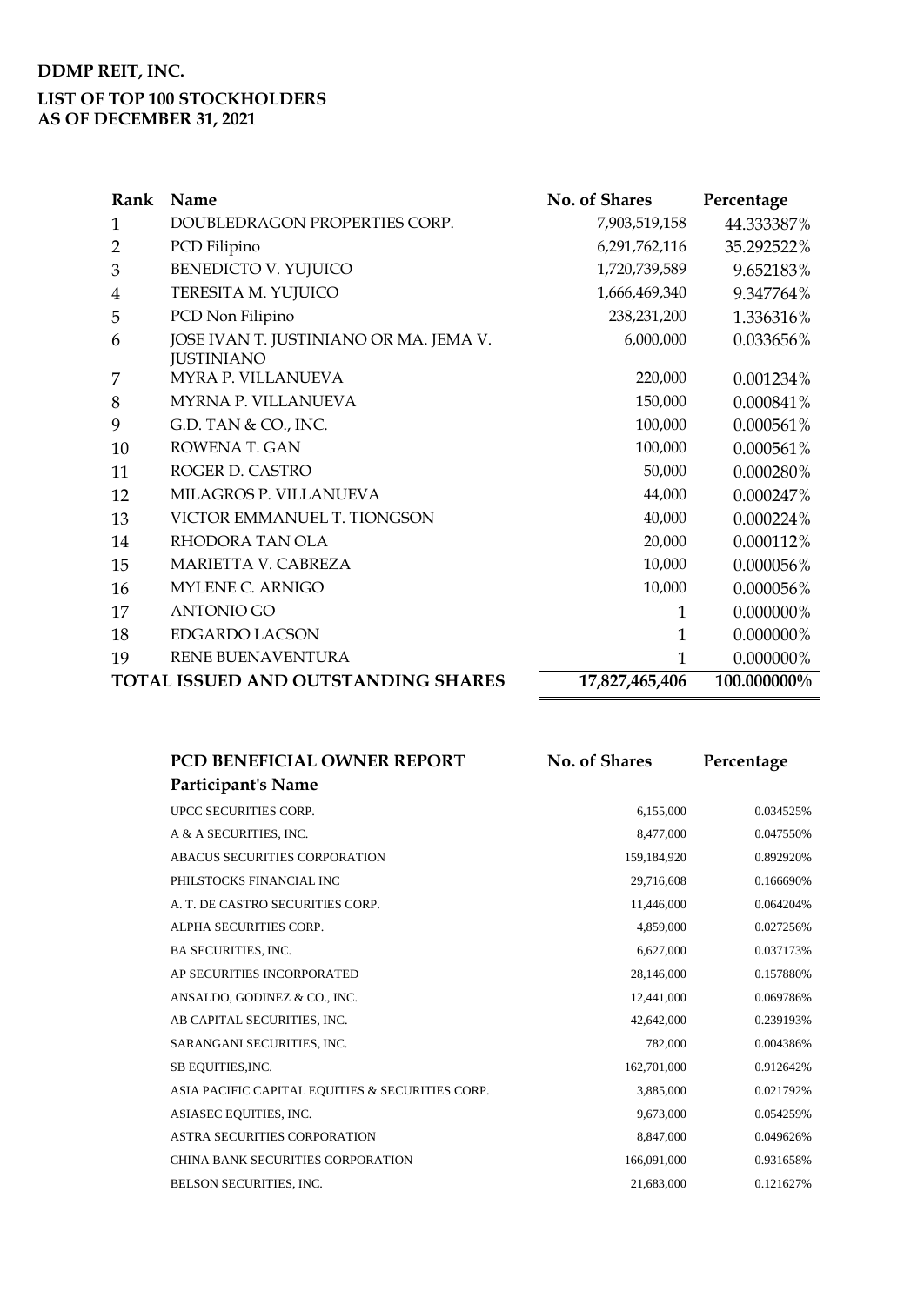| <b>B. H. CHUA SECURITIES CORPORATION</b>   | 11,000      | 0.000062% |
|--------------------------------------------|-------------|-----------|
| <b>JAKA SECURITIES CORP.</b>               | 11,062,000  | 0.062050% |
| <b>BPI SECURITIES CORPORATION</b>          | 210,373,392 | 1.180052% |
| CAMPOS, LANUZA & COMPANY, INC.             | 15,777,000  | 0.088498% |
| SINCERE SECURITIES CORPORATION             | 9,522,000   | 0.053412% |
| CTS GLOBAL EQUITY GROUP, INC.              | 6,409,000   | 0.035950% |
| TRITON SECURITIES CORP.                    | 13,866,000  | 0.077779% |
| <b>IGC SECURITIES INC.</b>                 | 2,113,000   | 0.011852% |
| <b>CUALOPING SECURITIES CORPORATION</b>    | 6,778,000   | 0.038020% |
| DBP-DAIWA CAPITAL MARKETS PHILPPINES, INC. | 322,000     | 0.001806% |
| DAVID GO SECURITIES CORP.                  | 7,414,000   | 0.041588% |
| DIVERSIFIED SECURITIES, INC.               | 8,751,000   | 0.049087% |
| E. CHUA CHIACO SECURITIES, INC.            | 11,936,000  | 0.066953% |
| EAST WEST CAPITAL CORPORATION              | 3,616,000   | 0.020283% |
| EASTERN SECURITIES DEVELOPMENT CORPORATION | 30,572,000  | 0.171488% |
| EQUITIWORLD SECURITIES, INC.               | 9,433,000   | 0.052913% |
| EVERGREEN STOCK BROKERAGE & SEC., INC.     | 13,227,000  | 0.074195% |
| FIRST ORIENT SECURITIES, INC.              | 6,121,000   | 0.034335% |
| FIRST INTEGRATED CAPITAL SECURITIES, INC.  | 5,692,000   | 0.031928% |
| F. YAP SECURITIES, INC.                    | 10,170,000  | 0.057047% |
| AURORA SECURITIES, INC.                    | 6,245,000   | 0.035030% |
| GLOBALINKS SECURITIES & STOCKS, INC.       | 27,536,000  | 0.154458% |
| <b>JSG SECURITIES, INC.</b>                | 13,419,000  | 0.075271% |
| GOLDSTAR SECURITIES, INC.                  | 8,641,000   | 0.048470% |
| GUILD SECURITIES, INC.                     | 14,142,000  | 0.079327% |
| HDI SECURITIES, INC.                       | 20,473,000  | 0.114840% |
| H. E. BENNETT SECURITIES, INC.             | 3,274,000   | 0.018365% |
| INVESTORS SECURITIES, INC.                 | 21,410,000  | 0.120096% |
| IMPERIAL, DE GUZMAN, ABALOS & CO., INC.    | 4,555,500   | 0.025553% |
| INTRA-INVEST SECURITIES, INC.              | 5,652,334   | 0.031706% |
| J.M. BARCELON & CO., INC.                  | 7,342,000   | 0.041184% |
| <b>VALUE QUEST SECURITIES CORPORATION</b>  | 3,321,000   | 0.018629% |
| STRATEGIC EQUITIES CORP.                   | 4,826,900   | 0.027076% |
| LARRGO SECURITIES CO., INC.                | 19,075,000  | 0.106998% |
| LITONJUA SECURITIES, INC.                  | 9,662,000   | 0.054197% |
| LOPEZ, LOCSIN, LEDESMA & CO., INC.         | 3,830,000   | 0.021484% |
| LUCKY SECURITIES, INC.                     | 5,780,000   | 0.032422% |
| LUYS SECURITIES COMPANY, INC.              | 3,690,000   | 0.020698% |
| <b>MANDARIN SECURITIES CORPORATION</b>     | 13,867,000  | 0.077784% |
| COL Financial Group, Inc.                  | 474,356,214 | 2.660817% |
| DA MARKET SECURITIES, INC.                 | 3,544,000   | 0.019879% |
| MERCANTILE SECURITIES CORP.                | 3,104,500   | 0.017414% |
| MERIDIAN SECURITIES, INC.                  | 8,210,500   | 0.046055% |
| MDR SECURITIES, INC.                       | 4,800,000   | 0.026925% |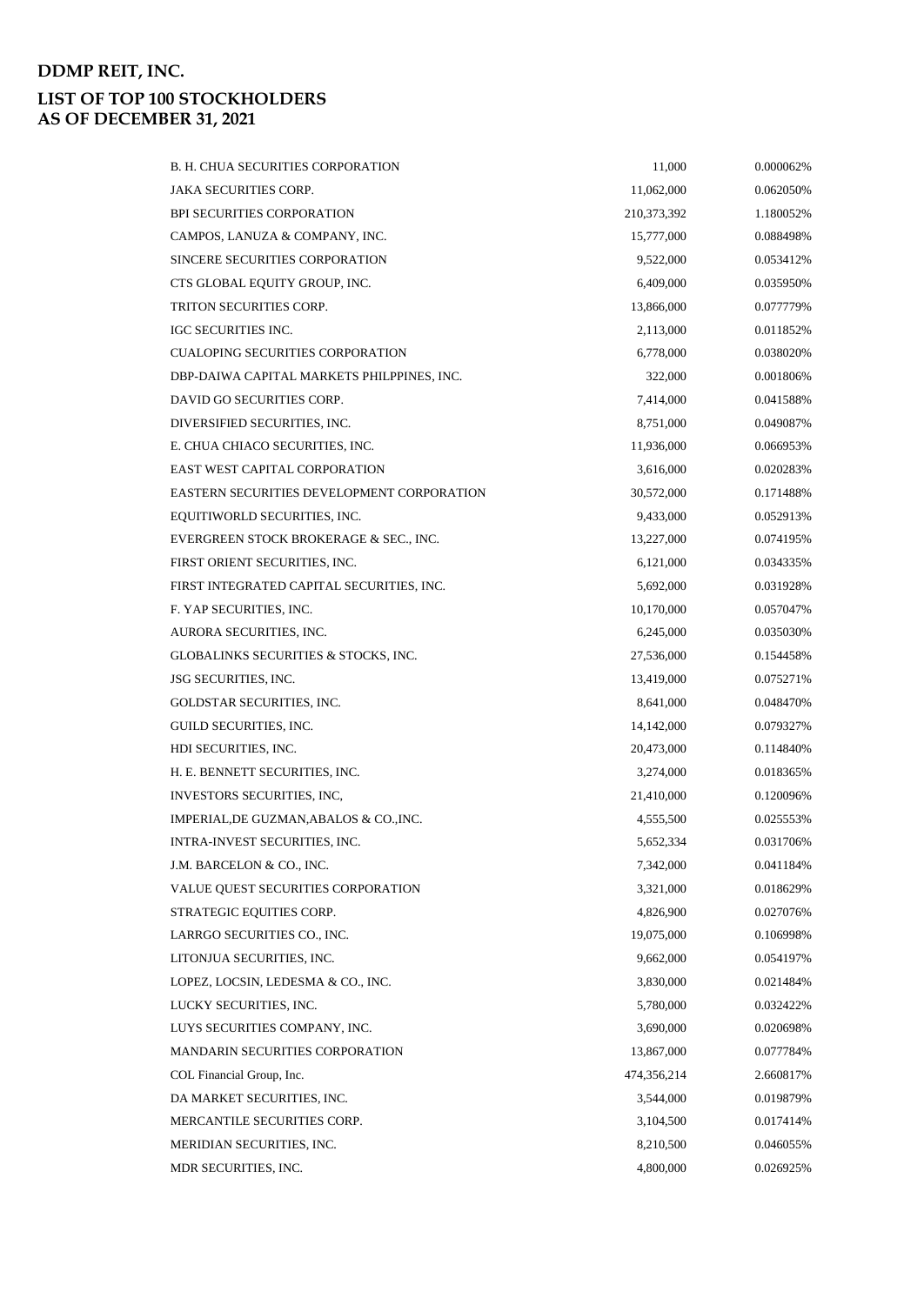| MOUNT PEAK SECURITIES, INC.                       | 322,000       | 0.001806% |
|---------------------------------------------------|---------------|-----------|
| NEW WORLD SECURITIES CO., INC.                    | 6,330,000     | 0.035507% |
| OPTIMUM SECURITIES CORPORATION                    | 7,803,000     | 0.043770% |
| RCBC SECURITIES, INC.                             | 118,639,000   | 0.665484% |
| PAN ASIA SECURITIES CORP.                         | 10,037,000    | 0.056301% |
| PAPA SECURITIES CORPORATION                       | 27,599,000    | 0.154812% |
| MAYBANK ATR KIM ENG SECURITIES, INC.              | 73,266,000    | 0.410973% |
| PLATINUM SECURITIES, INC.                         | 6,604,000     | 0.037044% |
| PNB SECURITIES, INC.                              | 1,646,351,397 | 9.234916% |
| PREMIUM SECURITIES, INC.                          | 9,094,000     | 0.051011% |
| <b>SALISBURY BKT SECURITIES CORPORATION</b>       | 3,138,000     | 0.017602% |
| QUALITY INVESTMENTS & SECURITIES CORPORATION      | 13,663,000    | 0.076640% |
| <b>ALAKOR SECURITIES CORPORATION</b>              | 2,626,000     | 0.014730% |
| R. COYIUTO SECURITIES, INC.                       | 10,245,000    | 0.057468% |
| REGINA CAPITAL DEVELOPMENT CORPORATION            | 30,885,000    | 0.173244% |
| R. NUBLA SECURITIES, INC.                         | 32,957,200    | 0.184868% |
| AAA SOUTHEAST EQUITIES, INCORPORATED              | 15,520,500    | 0.087059% |
| R. S. LIM & CO., INC.                             | 10,132,000    | 0.056834% |
| RTG & COMPANY, INC.                               | 5,124,000     | 0.028742% |
| S.J. ROXAS & CO., INC.                            | 10,000        | 0.000056% |
| SECURITIES SPECIALISTS, INC.                      | 3,423,385     | 0.019203% |
| FIDELITY SECURITIES, INC.                         | 4,491,000     | 0.025191% |
| SUMMIT SECURITIES, INC.                           | 13,851,000    | 0.077695% |
| STANDARD SECURITIES CORPORATION                   | 7,800,000     | 0.043753% |
| TANSENGCO & CO., INC.                             | 10,082,000    | 0.056553% |
| THE FIRST RESOURCES MANAGEMENT & SECURITIES CORP. | 9,900,500     | 0.055535% |
| TOWER SECURITIES, INC.                            | 29,574,050    | 0.165890% |
| TRANS-ASIA SECURITIES, INC.                       | 957,000       | 0.005368% |
| APEX PHILIPPINES EQUITIES CORPORATION             | 4,540,000     | 0.025466% |
| UCPB SECURITIES, INC.                             | 35,289,648    | 0.197951% |
| VENTURE SECURITIES, INC.                          | 4,955,000     | 0.027794% |
| FIRST METRO SECURITIES BROKERAGE CORP.            | 310,655,159   | 1.742565% |
| WEALTH SECURITIES, INC.                           | 18,208,000    | 0.102135% |
| WESTLINK GLOBAL EQUITIES, INC.                    | 15,588,000    | 0.087438% |
| BERNAD SECURITIES, INC.                           | 16,910,000    | 0.094854% |
| WONG SECURITIES CORPORATION                       | 4,280,000     | 0.024008% |
| YAO & ZIALCITA, INC.                              | 12,577,000    | 0.070548% |
| YU & COMPANY, INC.                                | 7,421,000     | 0.041627% |
| <b>BDO SECURITIES CORPORATION</b>                 | 150, 194, 788 | 0.842491% |
| EAGLE EQUITIES, INC.                              | 4,574,000     | 0.025657% |
| GOLDEN TOWER SECURITIES & HOLDINGS, INC.          | 4,260,000     | 0.023896% |
| SOLAR SECURITIES, INC.                            | 28,257,000    | 0.158503% |
| G.D. TAN & COMPANY, INC.                          | 14,486,000    | 0.081257% |
| CLSA PHILIPPINES, INC.                            | 10,000        | 0.000056% |
|                                                   |               |           |